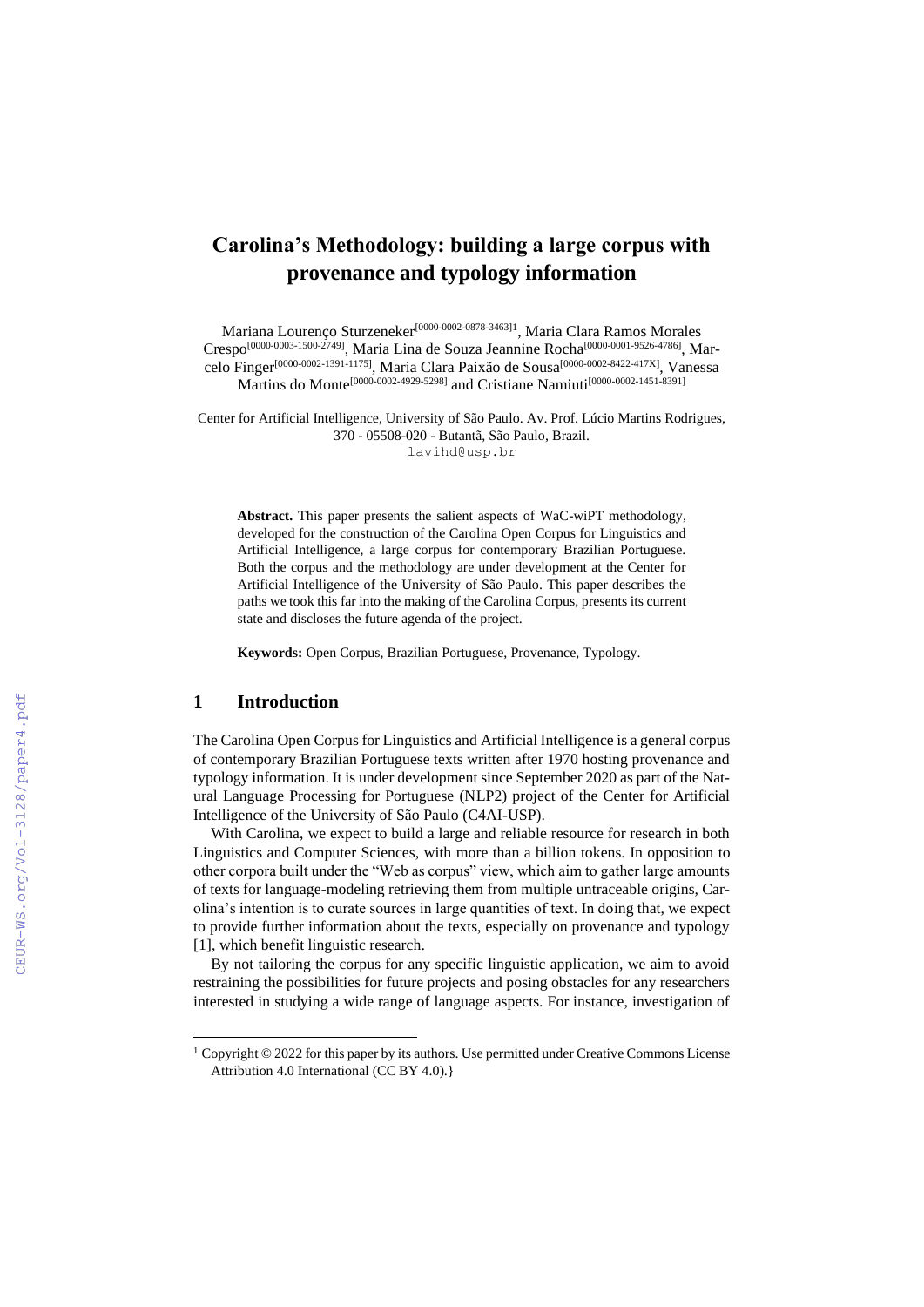typological characteristics, word collocation, language detection and Historical Linguistics. To reach this goal, we developed the WaC-wiPT (Web-as-Corpus with Provenance and Typology) methodology, which combines the automation and large extension of language-modeling corpora with the careful text-information curatorship of smaller linguistic corpora.

## **2 Related works**

Over the last decades, corpus-building initiatives have increasingly resorted to the Web as their main source. As part of this endeavor, the WaCky (Web-As-Corpus Kool Yinitiative) methodology was developed [2, 3, 4]. As it proved to be a relatively easy and not high-resource-demanding method, this framework quickly became popularized. There have been undertakings to apply it to the Portuguese language, such as the Brazilian Portuguese Web as Corpus (brWaC), considered to be the "biggest Brazilian Portuguese corpus available" at the time [5], with 2.68 billion tokens.

One example of a Brazilian Portuguese corpus with a significant size is the Brazilian Corpus [6], with approximately one billion syntactically annotated words. There are also other important corpora out of the envisioned scope of language or size, such as the Oscar Corpus [7], or the Corpus do Português: Web/Dialects [8]. Other corpora with provenance and typology information are known, such as ReLi [9] and CETENFolha [10], albeit their smaller sizes according to their specific goals.

## **3 Methodology**

During the first stages of our research, some effort was put into investigating the possibility of implementing pre-existing corpora-building frameworks, such as the WaCky methodology [2]. However, it does not ensure the transparency of the content that is scraped, so a post-hoc investigation is necessary [2]. This poses a challenge for provenance tracking, quality control, and rights-of-use compliance, which are at the core of Carolina's objectives. Therefore, we built on the knowledge provided by this investigation to develop WaC-wiPT, a Web-as-Corpus with Provenance and Typology methodology, which is constantly being improved.

#### **3.1 Web text prospection**

The fundamental steps of the method are based on broad types of domains, the *Carolina broad typology*, which are not intended to reflect the textual content of our documents, but a macro-structure that guides the corpus development. They were defined after the surveying process described below. Currently, we are working with eight: *datasets and other corpora*, *Brazilian Judicial branch* and *Legislative branch*, *journalistic texts*, *public domain works*, *social media<sup>2</sup>* , *university domains* and *wikis*. The Carolina broad

 $2$  It is important to clarify that we only incorporated open access content, in compliance with each domain's license.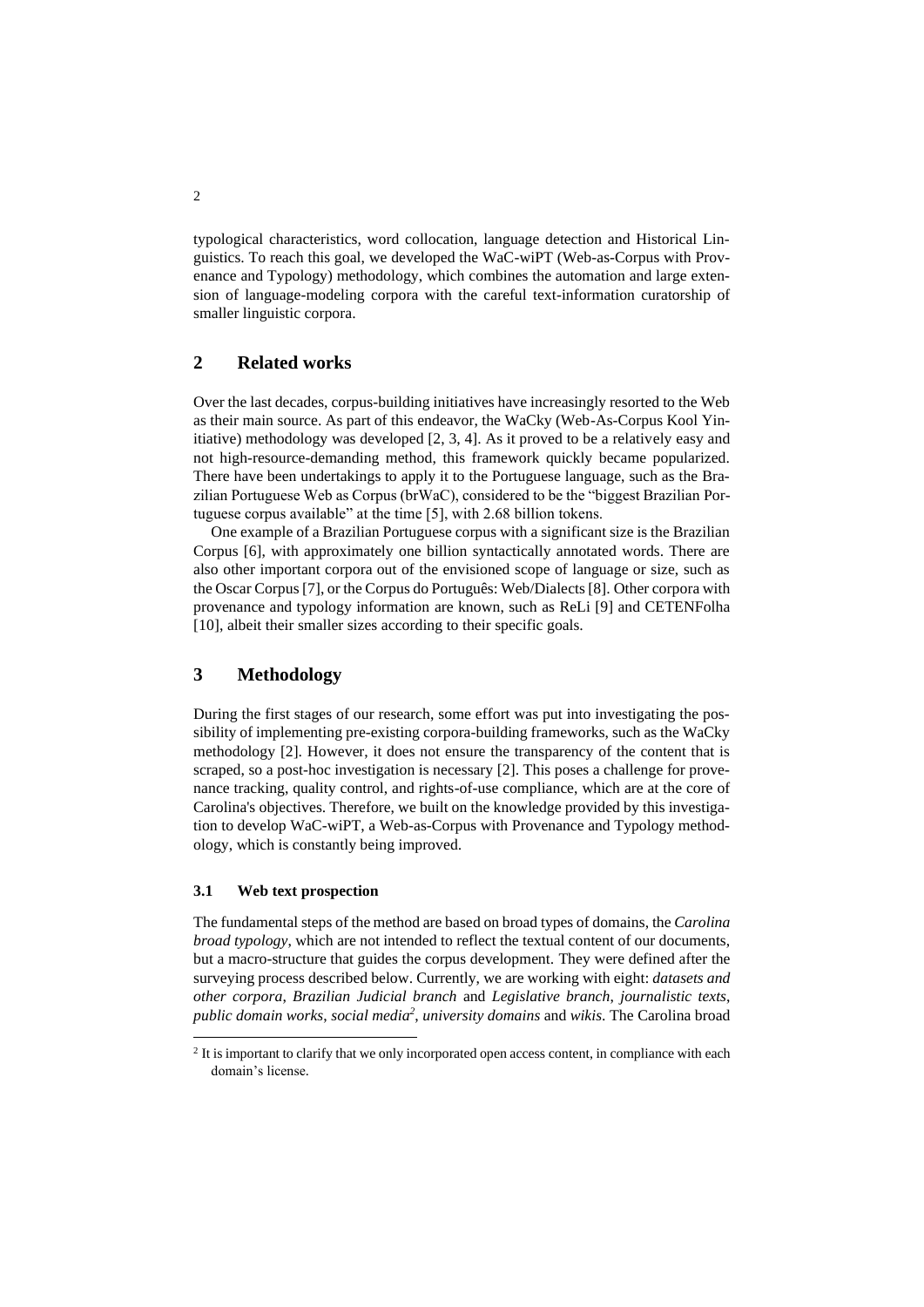typology opposes the *Carolina narrow typology*, which aims to effectively reflect the textual types of our documents, which are not yet defined for they require further analysis of the texts and may depend on linguistic theory; as well as the *source typology*, a simple typological organization that reflects exclusively what is declared on the sources and therefore are declared when available.

We began by conducting prospective surveys, which are in-depth research of each Web domain, prioritizing open access content available online. In these surveys, we verified if the texts were in our scope, in addition to searching for metadata information and mapping the basic directory structure of each domain. Therefore, this first step is important to help us systematize metadata for future automatic annotation — so we do not lose any important information from our sources — and organize the provenance of the data as well. These surveys also facilitate the download and extraction stages, for they allow the downloaded content to be mostly deliberate and not randomly crawled.

At the beginning of the data collection step, we mirrored some websites to keep raw copies of our sources, but even in those cases, we could directly extract the desired texts because of the mapping of the directory structure previously made. However, most websites were not obtained with this method for some had defense mechanisms against machine download and others could only be used partially, as they contained texts that were not in our scope or were under restrictive licenses. In all cases, special care was taken to verify the rights of use: during the data collection step, we downloaded exclusively open access texts and later verified if they allowed derivative works. Should the occasion arise that any data is copyright-claimed, our methodology enables the easy removal of any set of texts from the corpus.

#### **3.2 Metadata and extraction**

As we aim to build a corpus with provenance and typology information, each text is embedded in an XML header carrying annotated metadata — such as source URL and license — following the TEI (Text Encoding Initiative) guidelines. To gather information for the header, after the download stage some surveys are complemented by opening a small sample of the raw documents and searching for any additional metadata. However, as we have a large number of texts, information that cannot be automatically annotated is not mandatory, thus, most categories are optional, such as Author and Regional Origin. To make this process easier we extract the texts by batches arranged by coincident information, usually grouped by downloaded directory structure, which mirrors the broad typology's.

This means that for the extraction of a batch, we inform the metadata that holds for the whole set, prioritizing the fulfilling of the header's mandatory categories. Therefore, the metadata collection and insertion are carefully made, to prevent errors from being repeated in the whole batch. We centralize this latter process with an extraction module developed in Python3, which obtains some metadata by input and others automatically, organizes them and generates the XML file with the clean text embedded in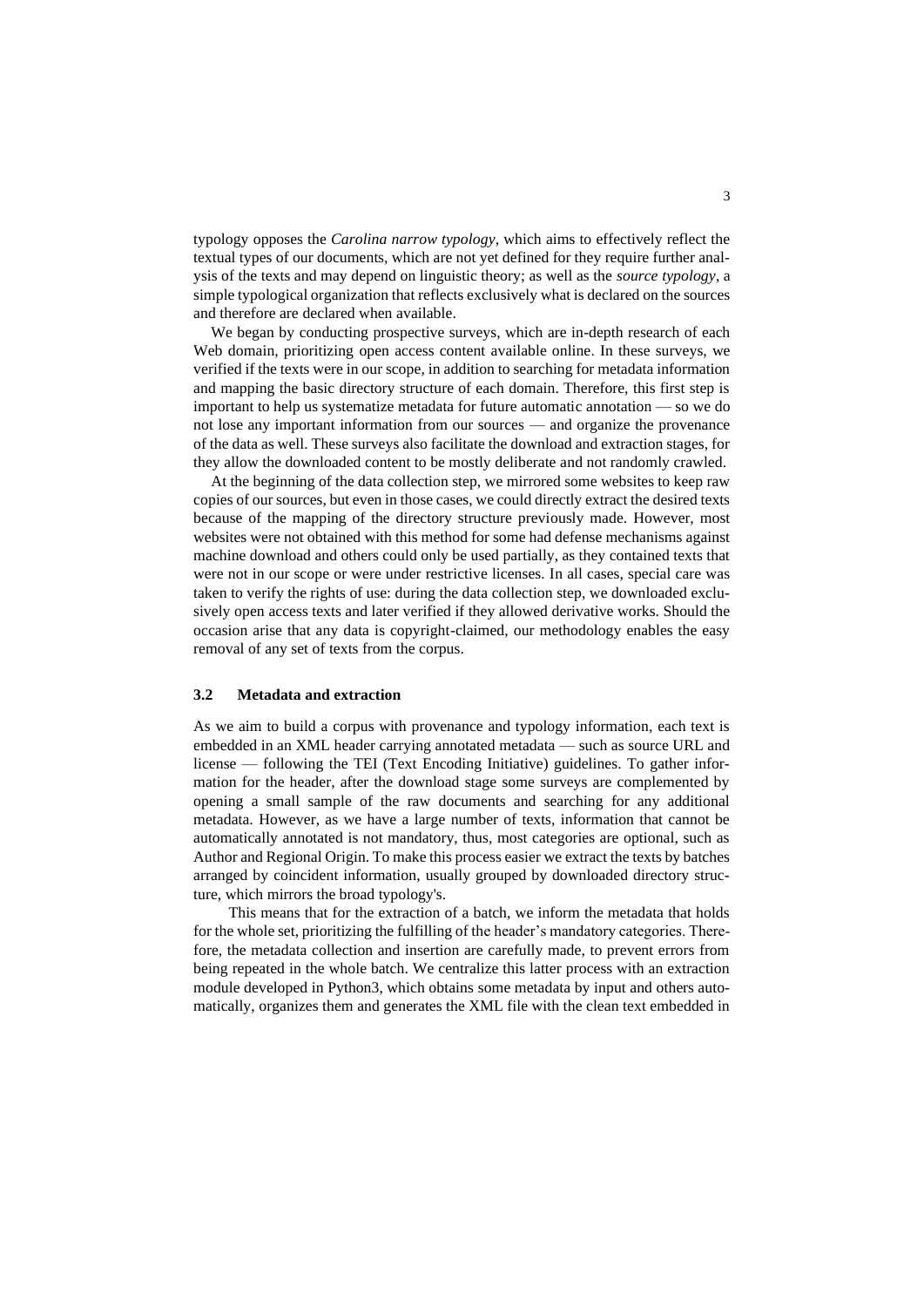the header<sup>3</sup>. It also verifies if the text is valid by assessing its language and size, for example. In addition to the traditional search by words, the structured header allows searches by tags, facilitating the metadata recovery, thus providing further query tools.

In order to test our tools, we processed a portion of our raw data before our first official extraction, with over a billion tokens total and about 24 hours of CPU time. This first test version will not be made publicly available; however, it sheds some light on what is to be expected of the first official publication in terms of size and typology distribution. The texts obtained were sampled randomly (590 files in total) by Carolina broad typology, of which only 4 broad types were included.

We carefully looked for problems concerning not only the cleaning process, but also the metadata provided, and implemented computational solutions to improve textual quality, such as removing remaining blank lines and corrupted characters. Some recurring issues were over or under-cleaned texts, as well as the formatting of the data provided automatically, which sometimes did not match our chosen standards. After this process, we established the importance of human inspection of the files, as some problems would not be easily identified and fixed without it. Therefore, this method of examining the samples of the extracted files will be kept in the future as well as some machine inspections will be made to verify if all the files are well-formatted.

### **4 Current state**

At present, Carolina is at a prototypical stage. After the test extraction, some considerable yet expected size-reduction took place in relation to the raw crawled content<sup>4</sup>. The main reason for that is that files were disposed of tags and non-content elements aiming at a text as clean as possible, and many files did not reach a significant number of characters and were thus discarded. The table ahead illustrates these reductions.

| Broad typology <sup>5</sup> | Size(GB) |           | Number of words |                   | CPU time (h) |
|-----------------------------|----------|-----------|-----------------|-------------------|--------------|
|                             | Raw      | XML files | Raw             | <b>Clean text</b> |              |
| Judicial branch             | 71       | 1,7       | 2.543.098.232   | 191.635.110       | 20,32        |
| Datasets and other corpora  | 31       | 7.5       | 2.870.318.559   | 327.927.677       | 0,72         |
| Public domain works         | 0.17     | 0.024     | 4.774.114       | 3.170.682         | 0.23         |
| Wikis                       | 741      | 20        | 89.664.268.580  | 665.638.761       | 3,00         |
| <b>Total</b>                | 843.17   | 29,224    | 95.082.459.485  | 1.188.372.230     | 24.27        |

**Table 1.** Test extraction results.

<sup>3</sup> An example of a generated XML header can be accessed at: [https://sites.usp.br/corpuscaro](https://sites.usp.br/corpuscarolina/exemplo/)[lina/exemplo/](https://sites.usp.br/corpuscarolina/exemplo/)

<sup>4</sup> The raw crawled content encompasses everything downloaded from each domain, including media files, source metadata and content out of the project's current scope.

<sup>5</sup> A list of the content available on the first version of the Carolina Corpus can be accessed at: <https://sites.usp.br/corpuscarolina/repositorios/>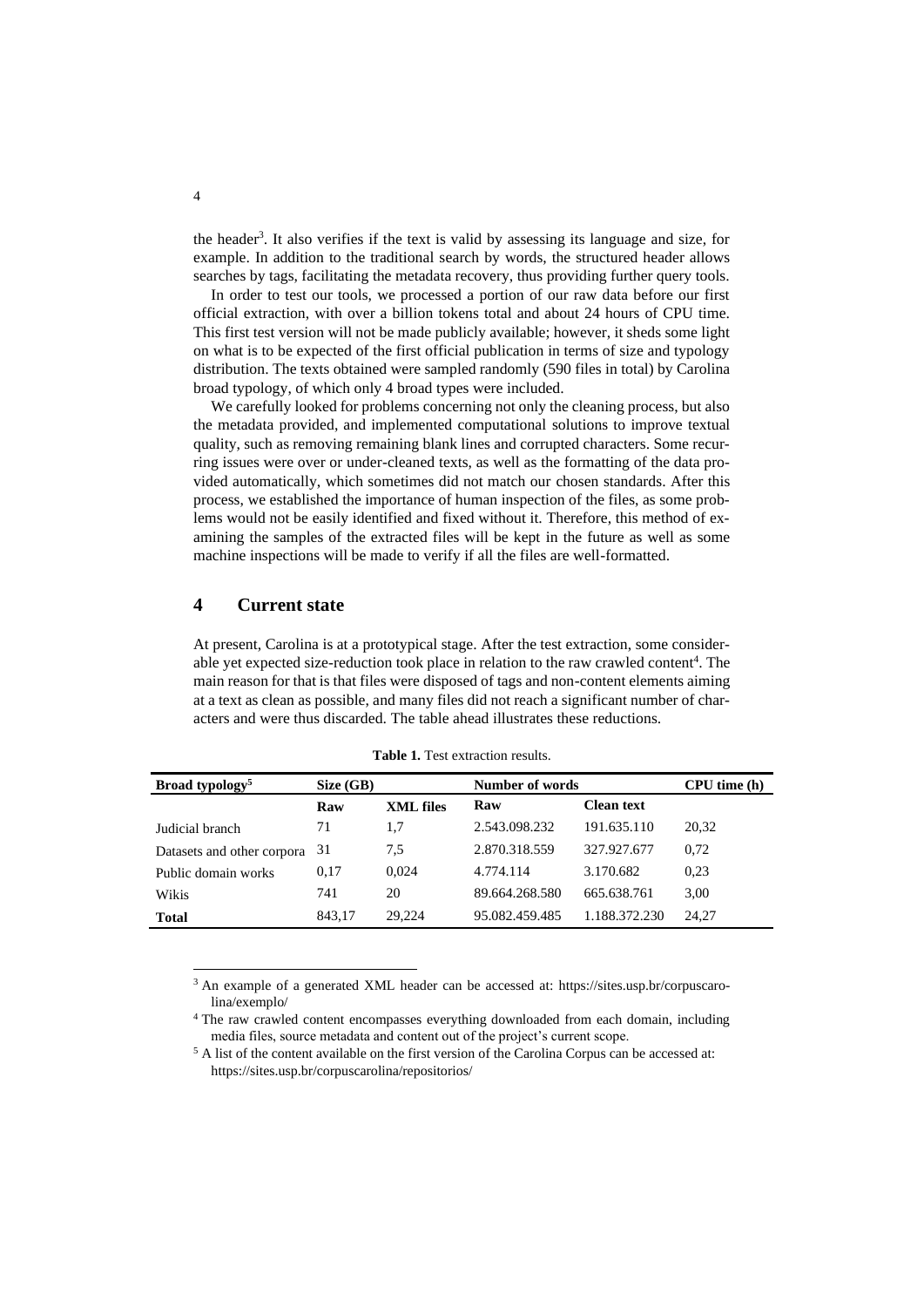Based on this initial testing of our methods' performance, we have already begun the proceedings for the first version, to be released in March 2022, the Carolina 1.0 (Ada), following the steps of this under development methodology.

## **5 Conclusion and future steps**

Both the preliminary surveys and the close analysis of the samples extracted for the test version proved to be essential to keep track of the metadata collection and sustain such complex text headers. Thus, our methodology helped to guarantee the provenance and typology information we aim to preserve in the automatic processes of text extraction.

As for future intentions, we wish to develop language verification tools capable of distinguishing Brazilian Portuguese from other variants and assess the percentage of all languages used in a text, hoping that would allow studies on language contact and cultural influences. Additionally, there are plans to build a historical corpus for Philological and Historical Linguistics research based on our methodology.

For the future versions of the Carolina corpus, we will work to ensure better balancing of text types, which require further effort put into new surveys. In our understanding, this continuous development of the methodology is an essential part of the labor involved in the construction of such an ever-growing corpus.

### **References**

- 1. Finger, M., Paixão de Souza, M. C., Namiuti, C., Monte, V. M., Costa, A. S., Serras, F. R., Sturzeneker, M. L., Guets, R. P., Mesquita, R. M., Crespo, M. C. R. M., Rocha, M. L. S. J., Palma, M. F., Silva, M. M., Brasil, P. Carolina: a General Corpus of Contemporary Brazilian Portuguese with Provenance and Typology Information. Language resources and evaluation, submitted paper (2021).
- 2. Baroni, M., Bernardini, S., Ferraresi, A., Zanchetta, E.: The WaCky wide web: a collection of very large linguistically processed web-crawled corpora. Language resources and evaluation, 43(3), 209-226 (2009).
- 3. Bernardini, S., Baroni M., Evert, E.: A WaCky introduction. In: Baroni, M., Bernardini, S. (eds.) WaCky! working papers on the web as corpus, pp. 9-40. GEDIT, Bologna (2006).
- 4. Ferraresi, A., Bernardini, S., Picci, G., Baroni, M.: Web corpora for bilingual lexicography: A pilot study of English/French collocation extraction and translation. In: Using Corpora in Contrastive and Translation Studies, pp. 337-362. Cambridge Scholars Publishing, Newcastle (2010).
- 5. Boos, R., Prestes, K., Villavicencio, A., Padró, M.: *brWaC*: a wacky corpus for Brazilian Portuguese. In: Baptista, J., Mamede, N., Candeias, S., Paraboni, I., Pardo, T.A.S., Volpe Nunes, M.G. (eds.) PROPOR 2014. LNCS, vol. 8775, pp. 201–206. Springer, Heidelberg (2014).
- 6. Sardinha, T. B., Filho, J. L. M., Alambert, E.: Manual Córpus Brasileiro, https://www.linguateca.pt/Repositorio/manual\_cb.pdf, last accessed 2021/12/13.
- 7. Suárez, P. J. O. S., Sagot, B., Romary, L.: Asynchronous Pipeline for Processing Huge Corpora on Medium to Low Resource Infrastructures. In: Proceedings of the Workshop on Challenges in the Management of Large Corpora (CMLC-7) 2019, pp. 9-16. Leibniz-Institut für Deutsche Sprach, Mannheim (2019).